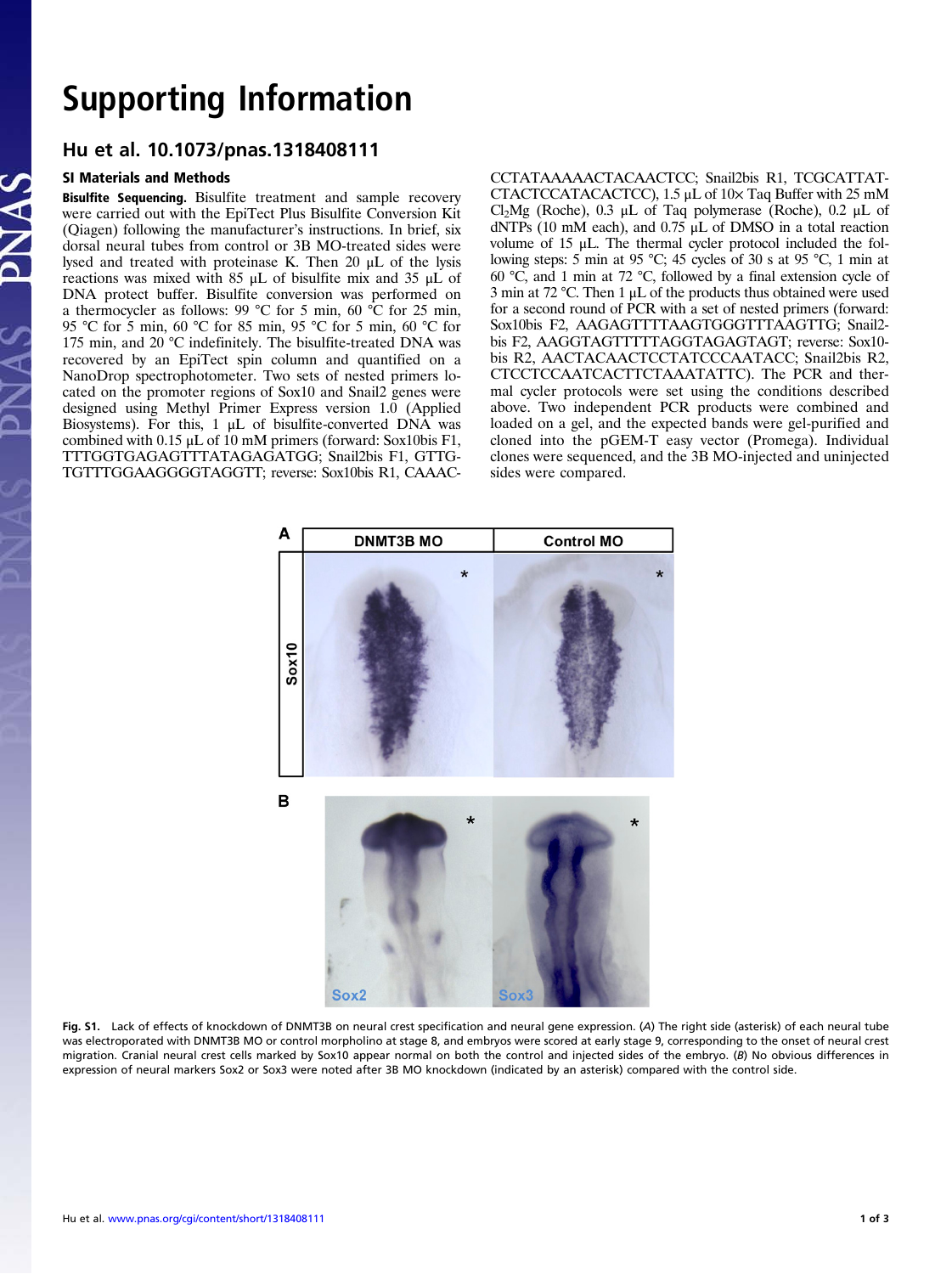

Fig. S2. CpG island content and localization on neural crest specifier loci. The CpG island contents (green bars) for FoxD3, Sox10, Snail2, Sox8, and Sox9 were identified using the UCSC genome browser based on the method described by Gardiner-Garden et al. (1).

1. Gardiner-Garden M, Frommer M (1987) CpG islands in vertebrate genomes. J Mol Biol 196(2):261–282.

 $\Delta$